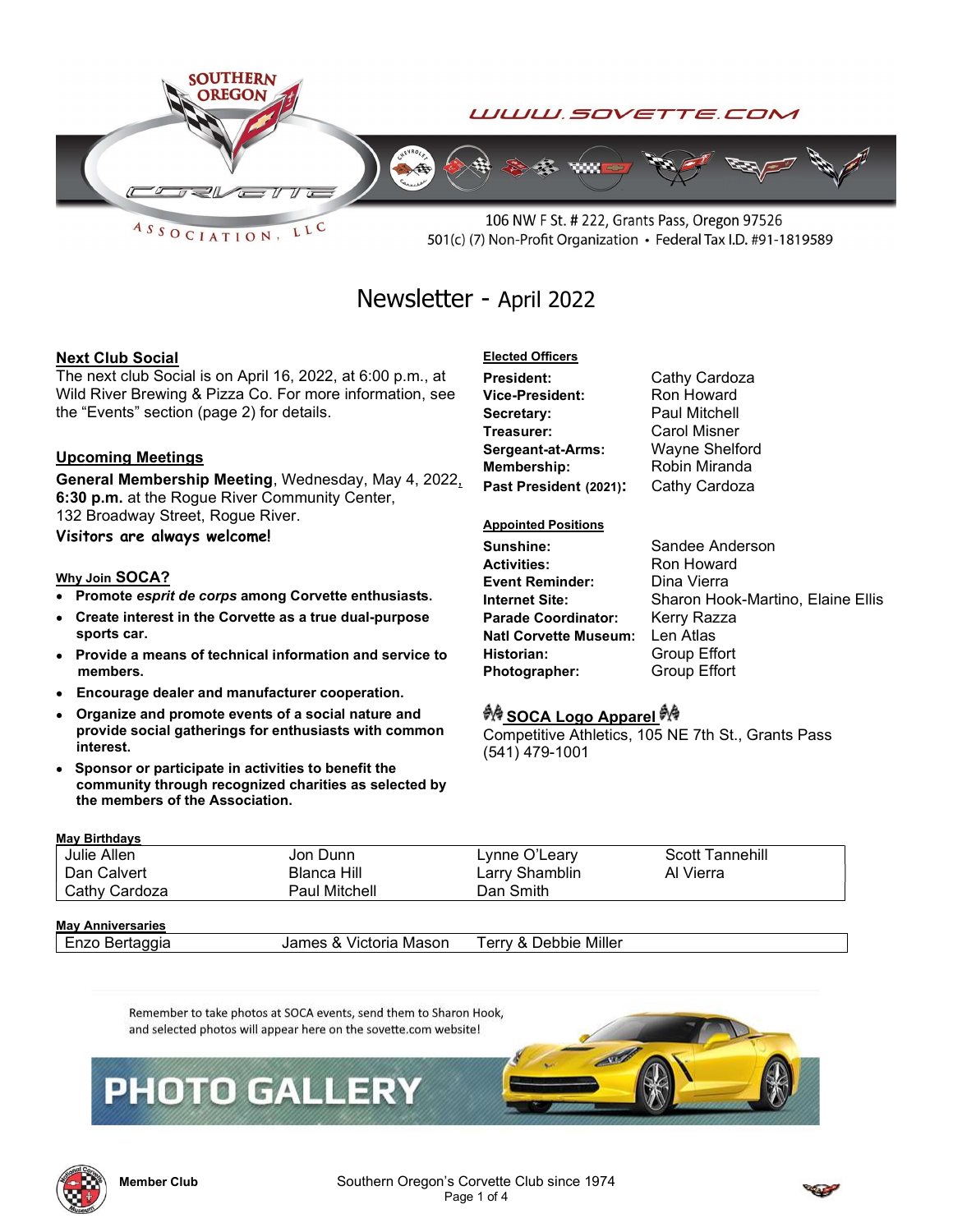# 2022 Southern Oregon Corvette Association (SOCA) Events

|                                                                          | May            | Jun                                                                                                        | Jul | Aug                                              | Sep | Oct | Nov | Dec                                                                    |  |  |
|--------------------------------------------------------------------------|----------------|------------------------------------------------------------------------------------------------------------|-----|--------------------------------------------------|-----|-----|-----|------------------------------------------------------------------------|--|--|
| Club meeting (Wed.)                                                      | 4              | 1                                                                                                          | 6   | 3                                                |     | 5   | 2   |                                                                        |  |  |
| All dates below are Saturdays, except as noted.                          |                |                                                                                                            |     |                                                  |     |     |     |                                                                        |  |  |
| The dates shown are tentative and subject to change or cancellation.     |                |                                                                                                            |     |                                                  |     |     |     |                                                                        |  |  |
| <b>APRIL</b>                                                             |                |                                                                                                            |     |                                                  |     |     |     |                                                                        |  |  |
| Parade                                                                   | 9              | Pear Blossom Parade, Medford  lunch to follow                                                              |     |                                                  |     |     |     |                                                                        |  |  |
| <b>Social</b><br>16                                                      |                |                                                                                                            |     |                                                  |     |     |     | Wild River Brewing & Pizza Co., 595 NE E St., Grants Pass at 6:00 p.m. |  |  |
| <b>MAY</b>                                                               |                |                                                                                                            |     |                                                  |     |     |     |                                                                        |  |  |
| <b>Parade</b>                                                            | $\overline{7}$ | Magical Merlin Parade, Merlin, at 10:00 a.m.                                                               |     |                                                  |     |     |     |                                                                        |  |  |
| <b>Cruise</b><br>14                                                      |                | Vettes for Coffee, Medford                                                                                 |     |                                                  |     |     |     |                                                                        |  |  |
| <b>Social</b><br>21<br><b>Parade</b><br>28                               |                | McGrath's Fish House, 68 E Stewart Ave, Medford, at 6:00 p.m.<br>Boatnik Parade, Grants Pass               |     |                                                  |     |     |     |                                                                        |  |  |
| 29<br>Car Show <sup>+</sup>                                              |                | The 28th Curry County Cruisers Benefit Car Show, Brookings                                                 |     |                                                  |     |     |     |                                                                        |  |  |
| <b>JUNE</b>                                                              |                |                                                                                                            |     |                                                  |     |     |     |                                                                        |  |  |
| <b>Show &amp; Shine</b><br>18                                            |                |                                                                                                            |     | Father's Day Show & Shine, at Wildlife Images    |     |     |     |                                                                        |  |  |
| <b>Social</b><br>18                                                      |                | Grants Pass area                                                                                           |     |                                                  |     |     |     |                                                                        |  |  |
| <b>Parade</b>                                                            |                |                                                                                                            |     | Gold Dust Parade?, Gold Hill                     |     |     |     |                                                                        |  |  |
| <b>JULY</b>                                                              |                |                                                                                                            |     |                                                  |     |     |     |                                                                        |  |  |
| Corvette Weekend 15-17                                                   |                |                                                                                                            |     | SOCA Corvette Weekend 2022, Grants Pass          |     |     |     |                                                                        |  |  |
| <b>Social</b><br>16                                                      |                | Social will be at Corvette Weekend, Grants Pass<br>Back to the 50's car show, cruise and more, Grants Pass |     |                                                  |     |     |     |                                                                        |  |  |
| Car Show <sup>+</sup><br>19-24                                           |                |                                                                                                            |     |                                                  |     |     |     |                                                                        |  |  |
| <b>Cruise/Parade</b>                                                     |                |                                                                                                            |     |                                                  |     |     |     | Eagle Point Parade?  Rocky Point Parade?, near Klamath Falls           |  |  |
| <b>AUGUST</b>                                                            |                |                                                                                                            |     |                                                  |     |     |     |                                                                        |  |  |
| Cars & Coffee @PDX <sup>+</sup><br>20                                    |                |                                                                                                            |     |                                                  |     |     |     | Portland Cars & Coffee "Corvette Theme Day," Sherwood, OR              |  |  |
| <b>Social</b><br>20<br><b>Cruise/Parade</b>                              |                | Medford area<br>TBD                                                                                        |     |                                                  |     |     |     |                                                                        |  |  |
|                                                                          |                |                                                                                                            |     |                                                  |     |     |     |                                                                        |  |  |
| <b>SEPTEMBER</b>                                                         |                |                                                                                                            |     |                                                  |     |     |     |                                                                        |  |  |
| Corvettes on the Columbia <sup>+</sup>                                   |                | <b>Grants Pass area</b>                                                                                    |     |                                                  |     |     |     | Tri-Cities, Washington, Sep. 9-10  www.3riverscorvetteclub.net         |  |  |
| <b>Social</b><br>17<br><b>Cruise/Parade</b>                              |                | TBD                                                                                                        |     |                                                  |     |     |     |                                                                        |  |  |
| <b>OCTOBER</b>                                                           |                |                                                                                                            |     |                                                  |     |     |     |                                                                        |  |  |
| <b>Social</b><br>15                                                      |                | Medford area                                                                                               |     |                                                  |     |     |     |                                                                        |  |  |
| <b>Cruise/Parade</b>                                                     |                | TBD                                                                                                        |     |                                                  |     |     |     |                                                                        |  |  |
| <b>NOVEMBER</b>                                                          |                |                                                                                                            |     |                                                  |     |     |     |                                                                        |  |  |
| <b>Social</b>                                                            |                | <b>TBD</b>                                                                                                 |     |                                                  |     |     |     |                                                                        |  |  |
| <b>Cruise/Parade</b>                                                     |                | TBD                                                                                                        |     |                                                  |     |     |     |                                                                        |  |  |
| <b>DECEMBER</b>                                                          |                |                                                                                                            |     |                                                  |     |     |     |                                                                        |  |  |
| <b>Christmas Party</b><br>10                                             |                |                                                                                                            |     | Grants Pass Golf Club, 230 Espey Rd. Grants Pass |     |     |     |                                                                        |  |  |
| <b>Cruise/Parade</b>                                                     |                | TBD                                                                                                        |     |                                                  |     |     |     |                                                                        |  |  |
| * Daylight Savings Time ends November 6.<br>* Not a SOCA-sponsored event |                |                                                                                                            |     |                                                  |     |     |     |                                                                        |  |  |

For additional events, information, and links ... see the SOCA website "Events Page:" https://www.sovette.com/events









l

Member Club **Southern Oregon's Corvette Club since 1974** Page 2 of 4

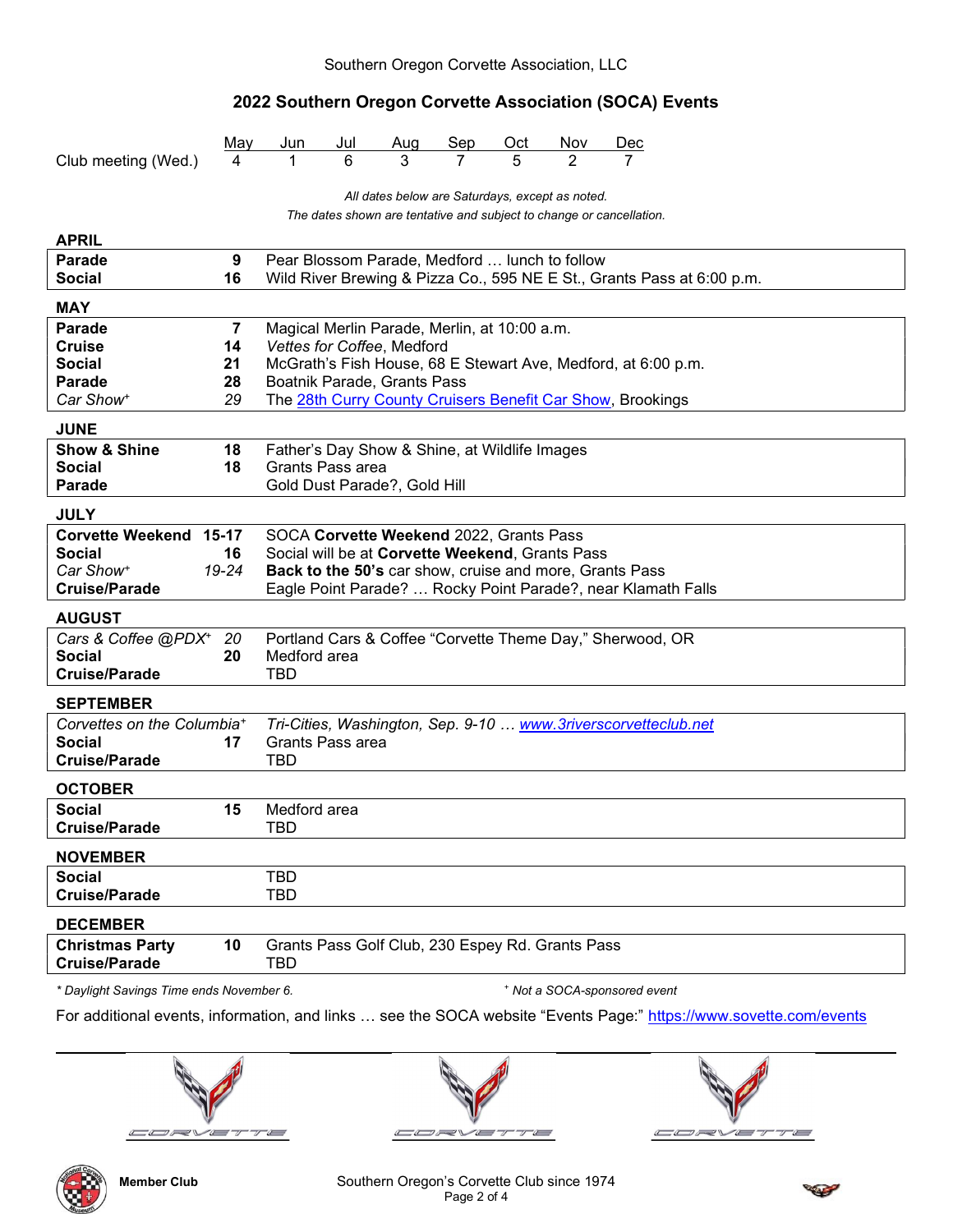Southern Oregon Corvette Association, LLC

# From Worst Nightmare, To Worry-Free A National Corvette Museum Insurance Story

I have been with the National Corvette Museum (NCM) Insurance about four years now. After reading about their rates, level of coverage, and responsiveness in dealing with claims, I decided they were the best choice for insuring my classic cars.

I own an original 1961 270 HP convertible and an original 1963 250 HP coupe. The split window was awarded a high Regional NCRS Second Flight (a 93% score) in January of 2016. I wanted top-notch coverage for such timeless pieces of automotive history while still having the latitude to drive and enjoy them. A policy with NCM Insurance seemed like the right decision.

You can hear about how good an insurance company is, but nothing compares to a personal experience in dealing with a claim, especially a large claim like what I had.

My wreck was not a fender bender. The front end of this all-original car was mangled as you can see in the picture below. After some reflection, there were only two local shops that I considered capable of doing the level of work that would meet my standards. Within 24 hours of the wreck, I called Adam Boca of NCM Insurance, and the response was stellar. I felt there was a genuine concern I was okay physically followed by reassurances that my car would be repaired meticulously. I was assigned an adjuster to the claim immediately who happened to be a split window owner himself!



The shop I chose was Burke's Corvette in Maitland, Florida. I knew the owner, Tim Burke, from back when he had done some work on my 1961 Corvette. I was impressed by his attention to detail and work ethic, so I wanted him on the project.

After the car was towed to the shop, I went there to see Tim, and he told me that the NCM Insurance adjuster had called him before the car even arrived at the shop. Tim shared how the adjuster had made it clear that the car was to be done correctly and to my satisfaction. Tim got a chuckle out of that and said in his 45 years in the business, that had never happened before.

It took a couple of weeks for Tim to pull the repair estimate together. The adjuster took another day or two to review it and then issued me a check without hesitation. The estimate